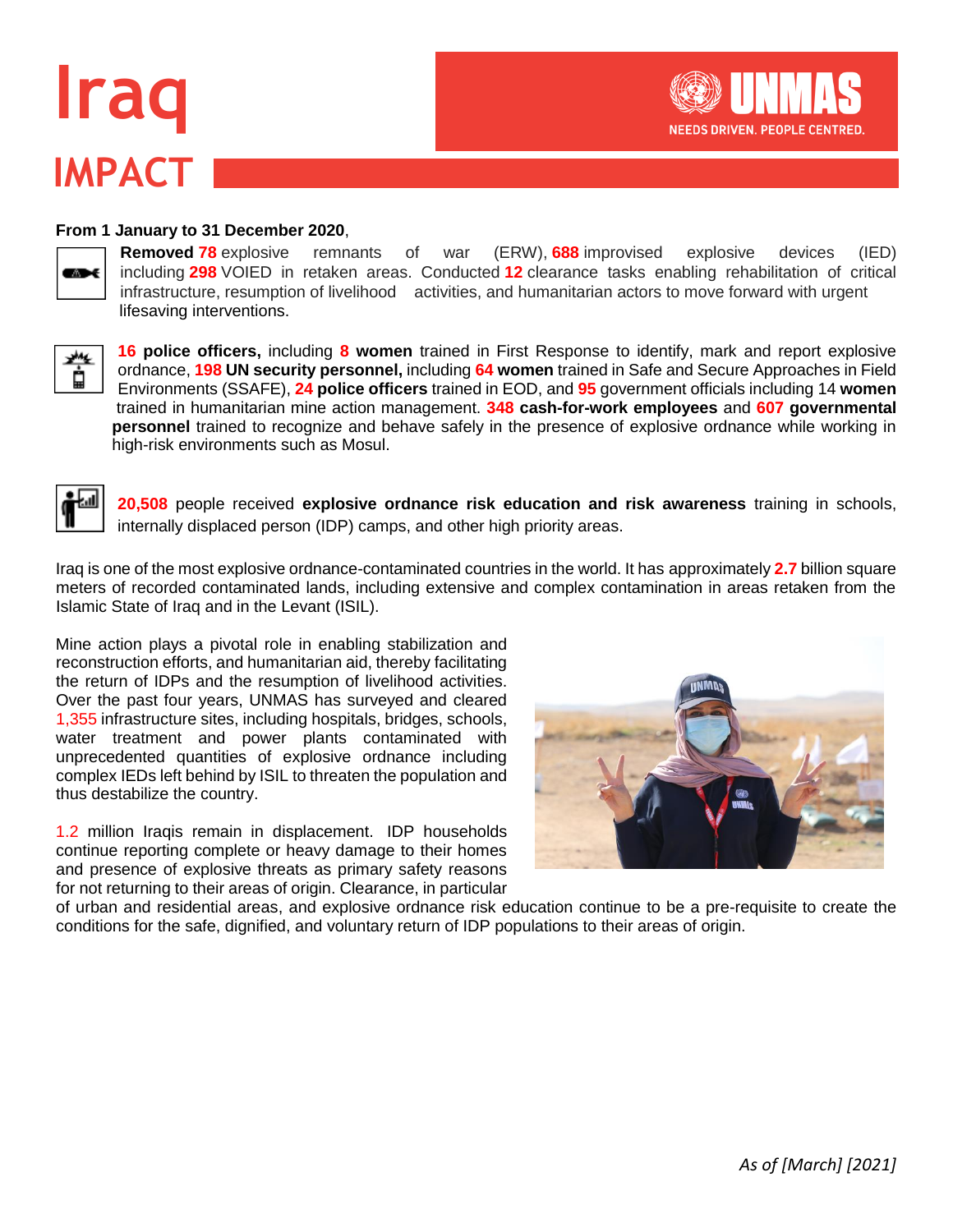## **ACTIVITIES**

**UNMAS** addresses the threat posed by explosive ordnance in **Iraq** through three pillars of work:

#### **1. Technical Support**

UNMAS supports a nationally led and implemented mine action response. Building on existing capacities, UNMAS provides technical advice to the Government of Iraq in various ministries: mine action authorities, Ministry of Interior (police and civil defence), and government operations coordination centres to support the management, regulation and coordination of response to explosive ordnance. Furthermore, UNMAS promotes the development of sustainable capacity for national operators towards fully nationalizing humanitarian mine action activities in Iraq.

#### **2. Explosive Ordnance Risk Education**

Coordinated with the Protection Cluster and the national authorities, explosive ordnance risk education is provided to affected populations and humanitarian workers. Efforts are specifically targeting communities living in, or returning to, retaken areas known or suspected to be contaminated with explosive ordnance. UNMAS has provided national authorities with management training to improve coordination and management of risk education in Iraq.

#### **3. Explosive Hazard Management**

A blended approach, combining national and international commercial companies and NGOs, enabling survey and clearance response in areas retaken from ISIL in direct support of Government of Iraq priorities and UN humanitarian and stabilization plans. When requested through the UN system, UNMAS deploys assessment teams, followed by specialized teams including: survey, high-risk search, battle area clearance, mechanical assets, and/or debris management.



### **FUNDING**



UNMAS in Iraq is solely funded bilaterally through contributions to the UN Voluntary Trust Fund. **In 2019 and 2020, UNMAS secured approximately USD 45.3 million in funds.** To date, UNMAS in Iraq has received contributions from Australia, Belgium, Canada, the Czech Republic, Denmark, Estonia, the European Union, Finland, France, Germany, Italy, Japan, Luxembourg, New Zealand (including in-kind support), the Netherlands, Norway, Portugal, Republic of Korea, Slovakia, Sweden (including in-kind support), and the United Kingdom.